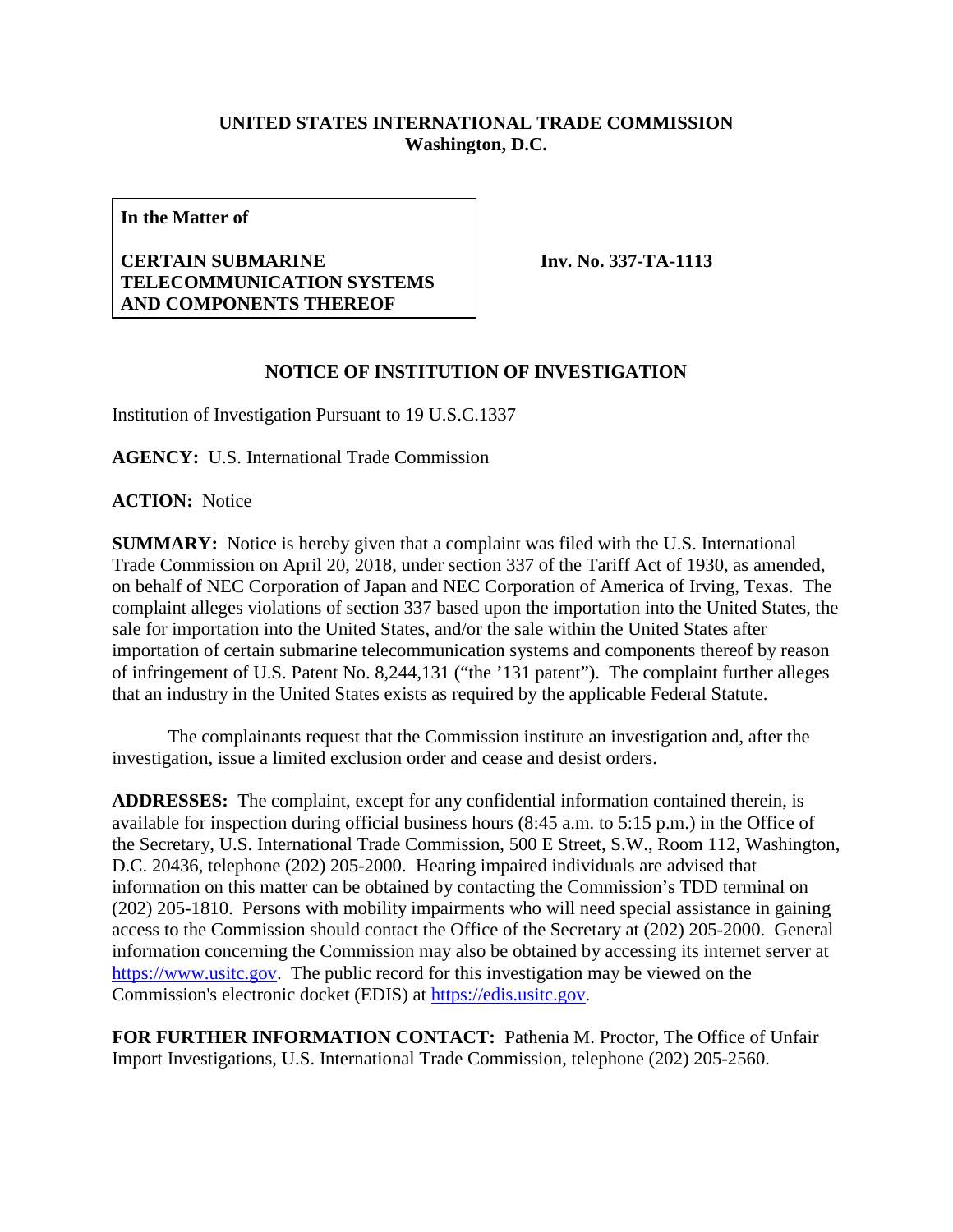## **SUPPLEMENTARY INFORMATION:**

**AUTHORITY:** The authority for institution of this investigation is contained in section 337 of the Tariff Act of 1930, as amended, 19 U.S.C. 1337 and in section 210.10 of the Commission's Rules of Practice and Procedure, 19 C.F.R. 210.10 (2018).

**SCOPE OF INVESTIGATION:** Having considered the complaint, the U.S. International Trade Commission, on May 17, 2018, **ORDERED THAT** –

(1) Pursuant to subsection (b) of section 337 of the Tariff Act of 1930, as amended, an investigation be instituted to determine whether there is a violation of subsection (a)(1)(B) of section 337 in the importation into the United States, the sale for importation into the United States, and/or the sale within the United States after importation of certain submarine telecommunication systems and components thereof by reason of infringement of one or more of claims 1-19 of the '131 patent; and whether an industry in the United States exists as required by subsection (a)(2) of section 337;

(2) For the purpose of the investigation so instituted, the following are hereby named as parties upon which this notice of investigation shall be served:

(a) The complainants are:

NEC Corporation 7-1, Shiba 5-chome, Minatao-ku, Tokyo 108-8001 Japan

NEC Corporation of America 3929 W. John Carpenter Freeway Irving, TX 75063-2909

(b) The respondents are the following entities alleged to be in violation of section 337, and are the parties upon which the complaint is to be served:

> Xtera, Inc. 500 West Bethany Drive Allen, TX 75013

MC Assembly, LLC 425 North Drive Melbourne, FL 32934

MC Test Services, Inc. 425 North Drive Melbourne, FL 32934